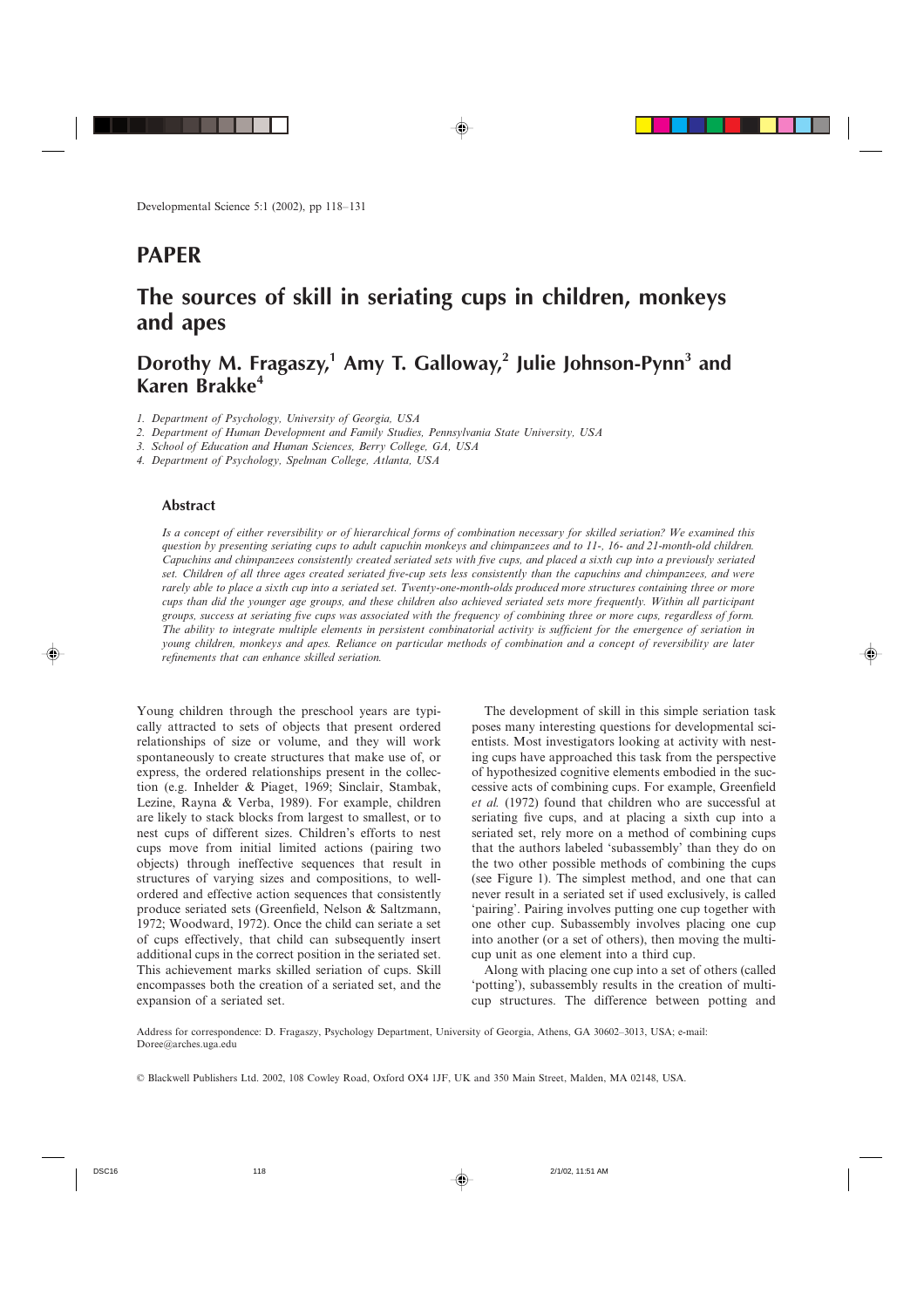

**Figure 1** Strategies of combining nesting cups as identified by Greenfield et al. (1972).

subassembly is that the former involves a single actor and multiple recipients; the latter involves multiple actors and a single or multiple recipient(s). In Greenfield's (1991) terminology, subassembly results in the hierarchical combination (two or more lower-level units combined into one new unit) of multiple cups; pairing and potting do not. In cross-sectional sampling, Greenfield *et al.* (1972) observed a developmental progression with age in the reliance on different patterns of combining cups, from pairing to potting to subassembly, and an increase in success at seriation with the increasing use of subassembly (see also Sugarman, 1983). DeLoache, Sugarman and Brown (1985) also report, in another crosssectional study, that children 18 months to 42 months showed decreasing reliance on potting and increasing use of subassembly. Success at seriation also increased with age, as in Greenfield *et al.*'s (1972) and Sugarman's (1983) studies.

Greenfield *et al.* (1972) and Greenfield (1991) argue that subassembly, because it involves hierarchical combination, illustrates a more sophisticated approach to the problem of arranging multiple objects than does potting. Greenfield and colleagues attribute the older children's increasing success at seriation to increasing reliance on a subassembly strategy for combining the cups. Further, Greenfield *et al.* (1972) and DeLoache *et al.* (1985) suggest that the development of skill at seriating cups, and particularly success at placing a middle cup into an existing seriated set, reflects the child's growing recognition that one cup can simultaneously be larger than a specific other cup, and smaller than a different other cup. In other words, middle cups must be placed in a certain order to fit correctly. The ability to fit the cups together consistently is taken as evidence that the behavior is conceptually mediated; and in this view, that the child recognizes (at the level of action) the property of reversibility in the cups (because such recognition is necessary for success at the task). The word 'strategy' to describe recurrent patterns of actions with the cups reflects this conceptual interpretation of the nature of skill in seriation (Greenfield *et al.*, 1972).

As initially proposed by Inhelder and Piaget (1969), mastery in performance (skill) in seriation tasks is taken as evidence that the performer uses a concept of reversibility to organize action. Reversibility refers to the premise that what can be done (or composed) can be undone (or decomposed). With respect to logical cognition, this sense of reversibility entails recognition that different whole units can be combined to form a new, inclusive whole, but that this whole can potentially be broken down, or the additive operation reversed, to reinstate the smaller wholes. With respect to seriation, reversibility implies an understanding that a single cup can simultaneously be smaller than one cup and larger than another cup and that its role changes (reverses) depending on which relation is being considered.

In this study, we examine seriation in very young children (11 to 21 months-old), when seriation skill is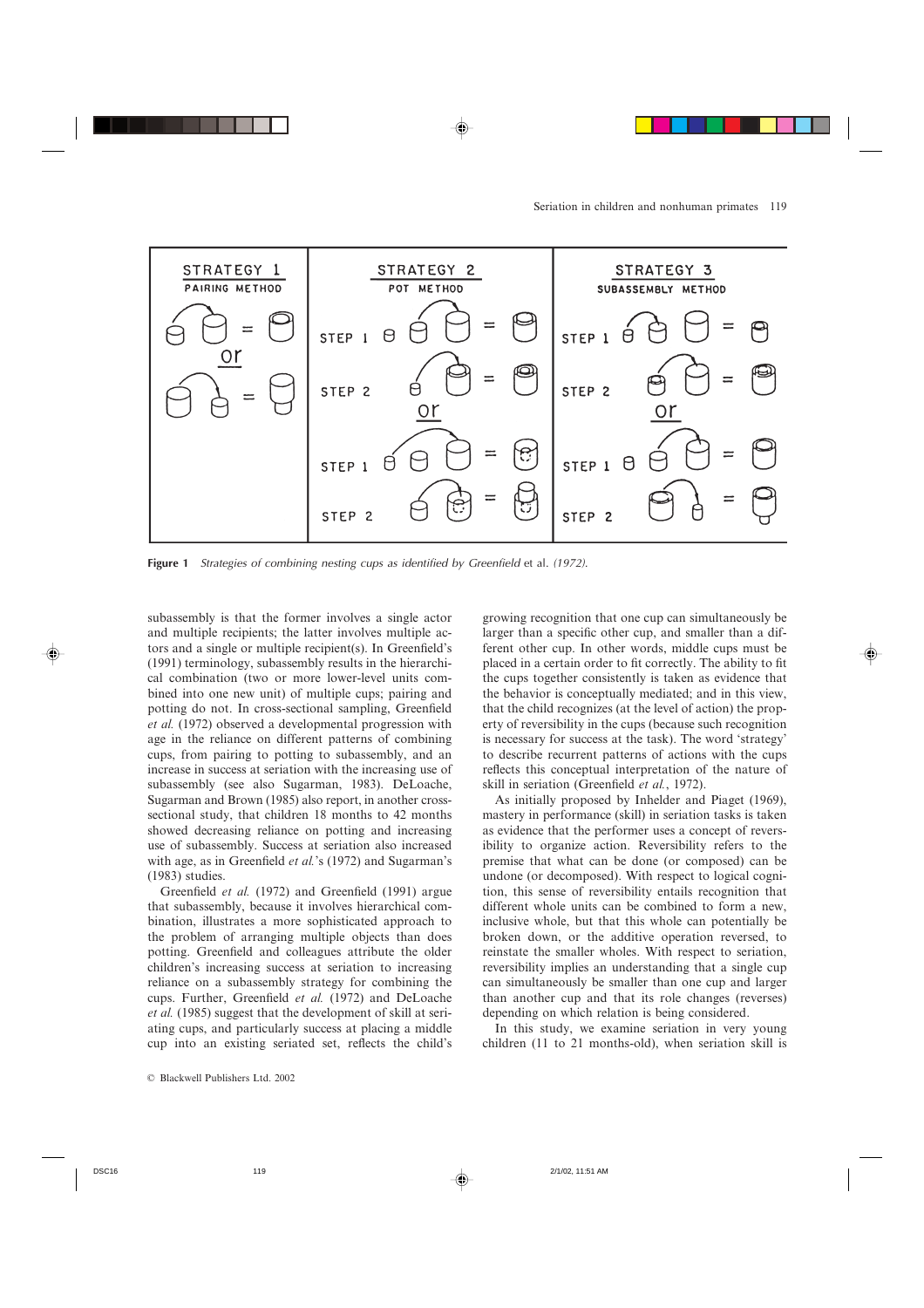emerging. Previous studies (Greenfield *et al.*, 1972; DeLoache *et al.*, 1985) have shown that children between 11 and 20 months are not often successful at seriating five cups, and children in this age range who do manage this task usually cannot manage to insert a middle cup into an already-seriated set. Greenfield *et al.*'s (1972) analyses emphasized age differences in one aspect of action (the children's reliance on particular patterns of combination, and most especially, subassembly). Sugarman (1983) assessed the organization of activity with nesting cups in terms of 'local', or move-by-move, planning. DeLoache *et al.* (1985) expanded the focus of their study to include how children managed errors committed during pursuit of seriation. The current study extends the previous works by attending particularly to combinatorial activity in very young children, and by broadening the theoretical consideration of the initial bases of seriation skill. Children from 1 to nearly 2 years of age master combinatorial manipulation in many situations (e.g. using a spoon and other simple tools; Connolly & Dalgleish, 1989; Brown, 1990; Johnson-Pynn, 1999) and exhibit spontaneous combinatorial manipulation in playful situations (Fenson, Kagan, Kearsley & Zelazo, 1976; Sinclair *et al.*, 1989; Langer, 1986). Thus we expected to see mastery of some components of seriation within this age range. For example, we anticipated that older children, compared to younger children, would combine the cups in increasingly more complicated relational ways, even if they were not particularly successful at seriation.

Case's (1992; Case & Okamoto, 1996) neo-Piagetian theoretical framework offers a more recent theoretical basis from which to consider the development of seriation skill. Case proposes that (1) cognitive activity deploys central conceptual structures, (2) cognitive development involves transformations of these central conceptual structures and thus (3) cognitive development will proceed in a linked, stage-like fashion at least within broad domains of activity. The recurring element of conceptual transformations driving these changes is the nature of the integration of multiple elements into one unit of action. Simultaneous integration of properties is indicative of a more developed conceptual structure than sequential integration because the two properties are handled as one unit rather than successively.

With respect to seriation of cups, Case's (1992) model suggested to us that children's initial combinations of cups will involve sequential actions moving one cup into or onto another (Stage 1.2; typically evident at about 8–12 months in humans, according to Case). The next form (Stage 1.3; typically evident from 12–18 months) involves monitoring the structures arising from sequential actions, and integrating the sequential actions into a

coherent system. In this stage, the child will work to create a stable structure with two or more cups, disassembling stacks that are not stable and re-combining cups to achieve stability. Pairing and potting (moving single cups) would characterize activity in both of these stages. At about 20 months (Stage 2.1), the child is able to coordinate two relational structures simultaneously. This achievement should permit more efficient sequential actions with cups, and encourage subassembly. The child's goal at this stage would be to put three or more cups together into a stable structure. Seriation skill could be evident here, although relatively inefficient (where efficiency is measured as the number of moves required to achieve seriation). The next improvement (Stage 2.2; 27– 42 months) would appear as expanded attention to two relational units, such as adding cups to the set and (at the same time) dealing with cups that block seriation. Efficiency at seriation could be expected to improve in this stage compared to Stage 2.1. Preschoolers (Stage 2.3; 3–5 years) should be able to focus attention on one working stack, and coordinate a series of actions with this stack to achieve efficient seriation of all the available cups. Furthermore, inserting a middle cup into an existing seriated set of cups should be manageable for children at this stage. Stage 3 (from 5 years), where ordinal skills can be expected, might be evident as consistently perfect or nearly perfect seriation, via any method of combination.

We expected that the 11- to 21-month-old children in our study would be operating at Stages 1.3–2.1 in Case's (1992) scheme: some focusing on a single action at a time (putting one cup together with another), and others working on the relational goal of making a stable structure with multiple cups. We anticipated that children attempting to make multi-cup structures would use all combinatorial methods (pair, potting and subassembly). We were particularly interested in how these children achieved seriation, if they did so, given that either the potting or subassembly method of combining multiple cups is adequate for the purpose. Does the use of subassembly precede seriation, or does attempting to master seriation lead one to use subassembly as an efficient solution to the problem?

Our study also includes a comparative element. We compare the performance of young children with that of monkeys and apes in the same seriation task. We have shown in an earlier study (Johnson-Pynn, Fragaszy, Hirsh, Brakke & Greenfield, 1999) that monkeys and apes can seriate nesting cups with skill, even managing the problem of inserting the middle sixth cup with high rates of success. They did so without a strong reliance on subassembly, although all our participants used subassembly at least occasionally to combine the cups, and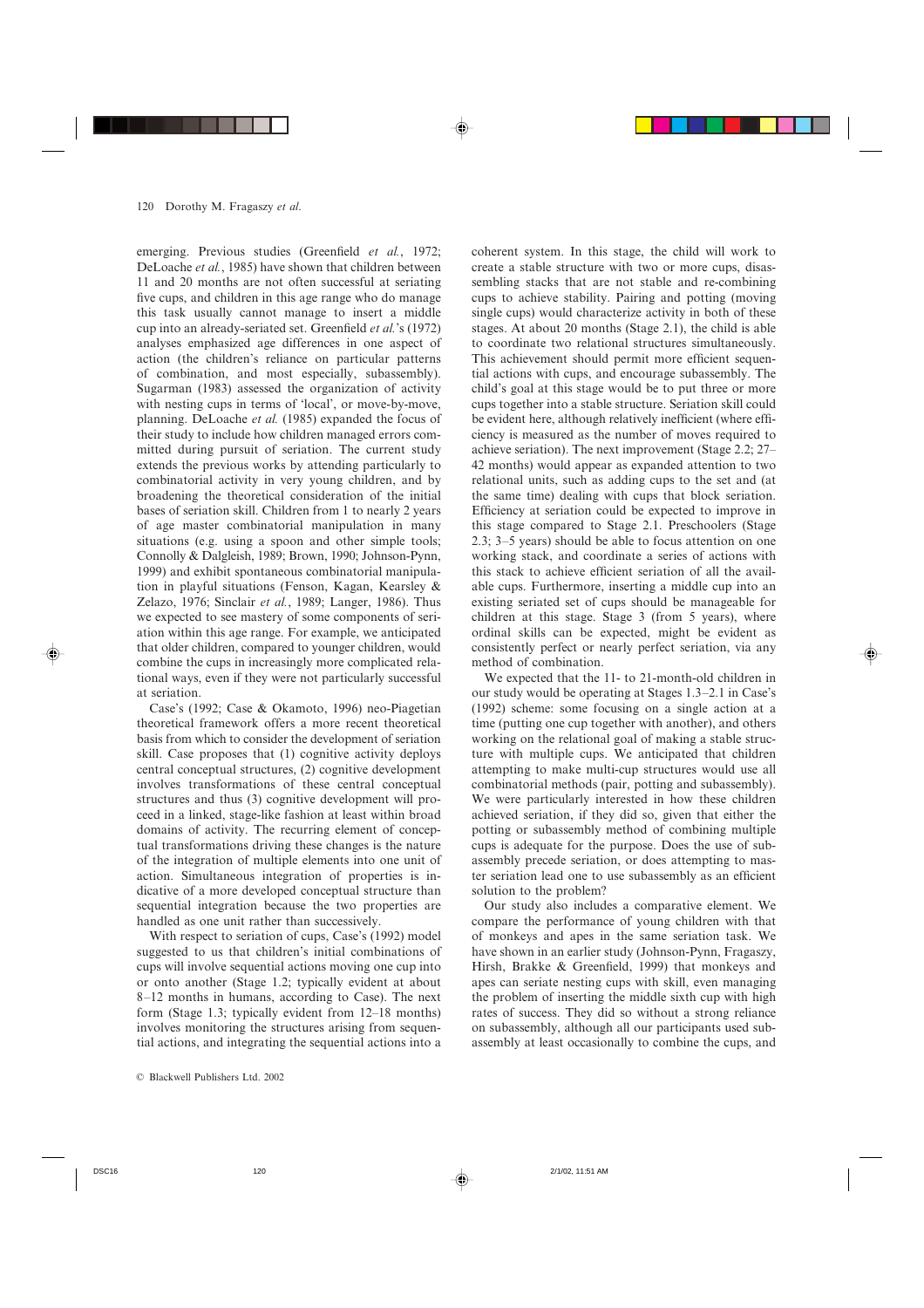proportional use of subassembly was positively associated with seriation of five cups. We compare the data from monkeys and apes (taken from Johnson-Pynn *et al.*, 1999) in this report to examine whether young humans' patterns of action with cups are similar to those seen in other species not known to achieve mature conceptual formulations of seriation (such as reversibility).

## **Method**

#### **Participants**

#### Children

Thirty-six children, 12 each at 11 months (313–355 days), 16 months (465–508 days) and 21 months (617–659 days) of age participated. Each age group had seven to eight males and four to five females. Most children were tested at daycare centers, and the remainder at home. Two to three additional children of each age group began the study but did not complete the full testing sequence; their data were dropped.

#### Apes

Five chimpanzees (*Pan troglodytes*; 8–25 years, three males and two females) and three bonobos (*Pan paniscus*; 8–14 years, one male and two females) at the Language Research Center, Georgia State University, participated. Six of the eight apes had language training (three were conversationally reared as described in Savage-Rumbaugh, Murphy, Sevcik, Brakke, Williams & Rumbaugh, 1993). All the ape subjects had experience manipulating a variety of objects in the context of interacting with humans in both daily routines and in experimental situations. For example, they had previously learned to operate a joystick to interact with computer displays, they received their meals in bowls and cups and they routinely had a variety of objects as toys. They had not previously been trained to seriate stacking cups, however, nor did they routinely have access to seriated collections of objects. The apes presented a wide range of degree of experience with objects due both to age and rearing environment (e.g. primarily human-reared vs primarily mother-reared). For further details about these apes' early experiences, see Savage-Rumbaugh (1986) and Savage-Rumbaugh, Shanker and Taylor (1998).

#### Monkeys

Four capuchin monkeys (*Cebus apella*; 5–10 years old, all males) at the University of Georgia participated. Like the ape participants, these monkeys had previously learned to use a joystick to interact with computer displays. They also had some experience with experimental tasks that incorporated manipulating objects, such as using a rod as a tool (Visalberghi, Fragaszy & Savage-Rumbaugh, 1995), although they had less experience of this type than the apes. Moreover, they had less access to varied objects in their daily lives. Overall they were less test-wise than the apes. They had had no previous exposure to seriating objects prior to this work.

#### **Materials**

We presented two types of commercially available plastic toy nesting cups differing in size and color to all participants. The set presented to the children and monkeys contained six cups (Kiddie Products, Inc., Avon, MA), each a different color and 1.5 cm (smallest cup) to 2.2 cm (largest cup) in height. The set used with the apes (Shelcore, Inc., Piscataway, New Jersey, USA) consisted of three different colors of cups that measured 1.7 cm (smallest cup) to 4.5 cm (largest cup) in height. We gave the apes, with larger hands, a larger set of cups because we suspected that larger cups would be easier for them to manipulate than the smaller cups.

## Procedure

## Children

We followed Greenfield *et al.*'s (1972) procedure. The experimenter presented the child with an array of five cups on the floor, demonstrated that they could be seriated using the subassembly strategy, and then disassembled the set back to its original configuration. The experimenter then handed the child one of the cups, the size of which varied from trial to trial, and invited the child to play ('Now you play') with the cups. A trial continued until the child seriated the set, or lost interest in the task. A five-cup trial usually lasted no longer than 3 minutes. Occasionally trials were extended an additional minute to accommodate children's continued effort. Verbal encouragement was given throughout the trial but was not contingent upon particular actions with the cups. If the child produced a seriated set of five cups, the experimenter handed him or her a sixth cup that fit into the middle of the previously seriated set, and invited the child to work with the cups again for up to 3 more minutes. Participants completed eight trials. Children typically completed one to three trials per day and completed all eight trials within a two-week period.

#### Monkeys and apes

Insofar as possible, we used the same manner of testing for the apes and monkeys as for the children. That is,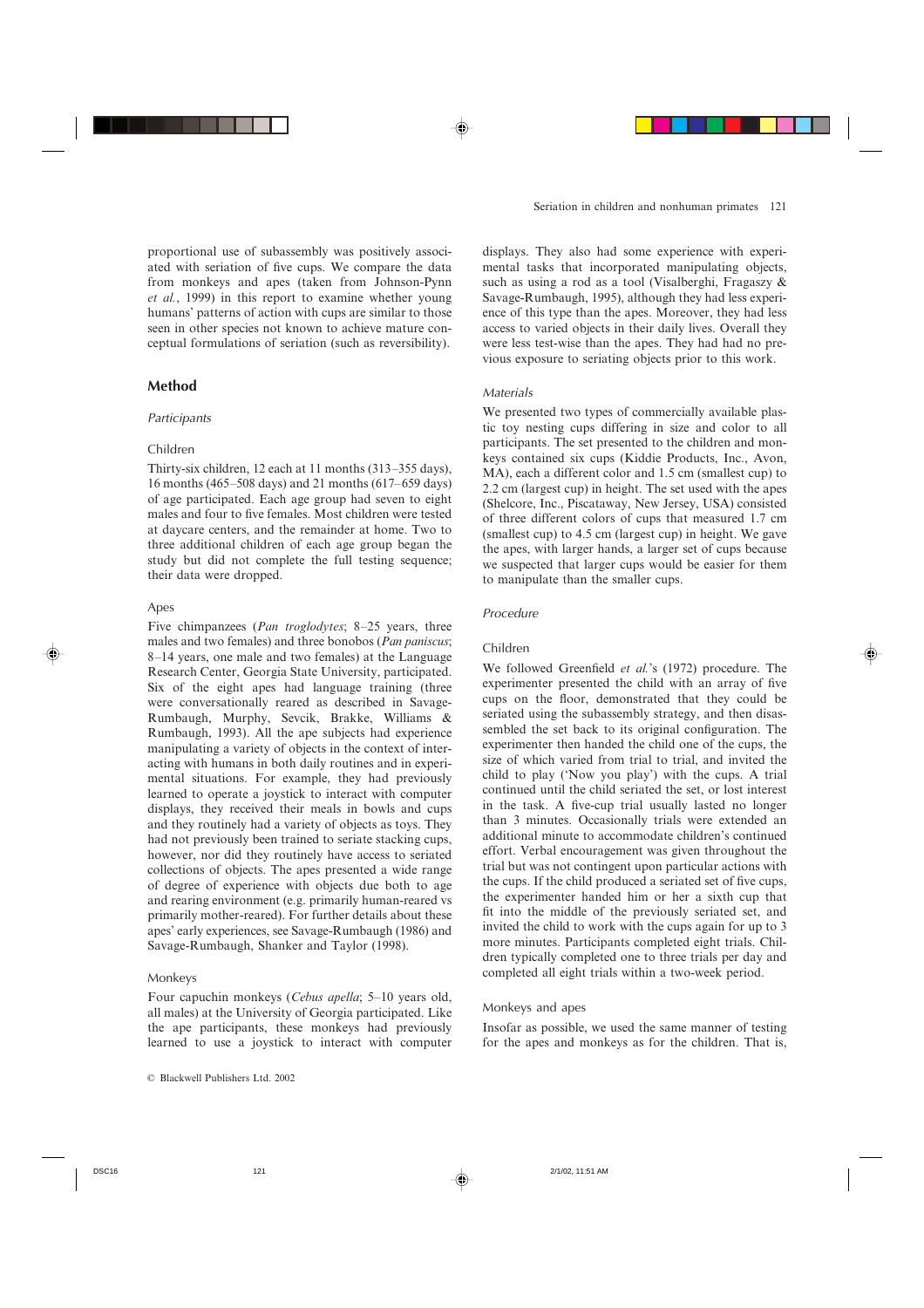prior to each trial, the participants watched the human experimenter assemble and disassemble the cups into a seriated set using exclusively the subassembly method. Thereafter, the ape participants were offered the cups in the same array as presented to the children, handed one cup, and verbally invited to manipulate the set of cups. They were reinforced with verbal praise and food treats (between trials) for participation and staying on task, but reinforcement was unrelated to the form of activity with the cups. That is, participants were rewarded regardless of efforts or success at seriation. Three of the apes were in an enclosed area with the experimenter; the others were in a test cage with limited tactile access to the experimenter. Apes completed three to four trials per day in accord with their degree of interest in the task. Most of the apes completed six to eight trials. For one ape, we have data for three trials as a result of videotaping difficulty.

For the monkeys, after the experimenter assembled and disassembled the cups, the cups were passed through an aperture to the interior of the monkey's test cage. They were passed through in mixed order of size, following left to right position and front to back row location order as they had appeared on the demonstration tray. As were the apes, monkeys were given verbal encouragement and food treats between trials and at the end of testing. Monkeys generally completed a seriated set or lost interest in the task within the 3 minutes nominally allotted per trial. As with other participants, if at 3 minutes the participant was actively manipulating the cups, we permitted activity to continue for another minute. This happened infrequently (one to three times per monkey), and typically happened when subjects were close to completing the task, as was also the case with the apes and the children. Following completion of the trial, the monkey was removed from the test cage for the day. All monkeys completed eight trials, one trial per day. This testing was administered immediately following test sessions for another task.

#### **Scoring**

During video playback, we coded each action combining one cup with another, according to the pairing/ potting/subassembly method, and whether seriation was achieved. Although the experimenter demonstrated seriation through nesting the cups, we used the same scoring criteria for other forms of combinatorial activity such as stacking. These data are included in the analyses. Coders practiced with the method to achieve 90% or better agreement for all variables measured on a series of 10 or more trials (selected randomly from the participant pool to represent all ages) prior to collecting data.

We employed two scoring methods. The first method followed Greenfield *et al.* (1972), whereby the strategy used to produce the final structure was coded. A final structure was defined as the largest stack constructed before being dismantled by the participant; one trial could include multiple final structures. We also noted whether final structures were seriated. The second scoring scheme (hereafter called 'all moves scoring') involved coding each successive combination of cups by participants. All moves scoring differed from that used by Greenfield *et al.* (1972) in that we scored each combinatorial act, rather than the single act that produced the final structure. We developed this method to capture our participants' activity in both assembling and dismantling structures during a trial, so that we could examine combinatorial activity more precisely.

#### Analysis

Parametric tests (ANOVAs, *t* tests) were used to compare groups in all cases where the assumptions of the statistical tests were not violated. Non-parametric tests (Mann-Whitney test, Kruskal-Wallis test) were used when variances across groups were significantly different using Levene's test for homogeneity of variances. According to Keppel (1991), this is the most conservative approach for dealing with data with this structure.

#### Seriation of five and six cups

We calculated the proportion of trials that ended in a seriated set with five cups. The three age groups of children were compared using a Kruskal-Wallis Chi Square test on arcsine transformed data (following the recommendation of Kleinbaum, Kupper & Muller, 1987, for analysing proportional data). There were insufficient data to conduct a statistical test on sixth cup trials due to children's lack of success in seriating six cups. A Mann-Whitney test was used to compare seriation in 21-monthold children to seriation of monkeys and apes on five-cup trials. We compared children (combining all age groups) to apes and capuchins (combining both genera) on their efficiency in making a seriated five-cup set, defined by the number of moves performed, using a Kruskal-Wallis Chi Square test.

#### Strategies used to combine cups

For all-moves scoring and Greenfield *et al.*'s (1972) scoring, we used two mixed-design ANOVAs (on arcsine transformed data) to compare the age groups (between participants factor) and strategies (repeated factor) for five-cup trials, and we used Bonferroni post-hoc analyses to compare strategies used by the different age groups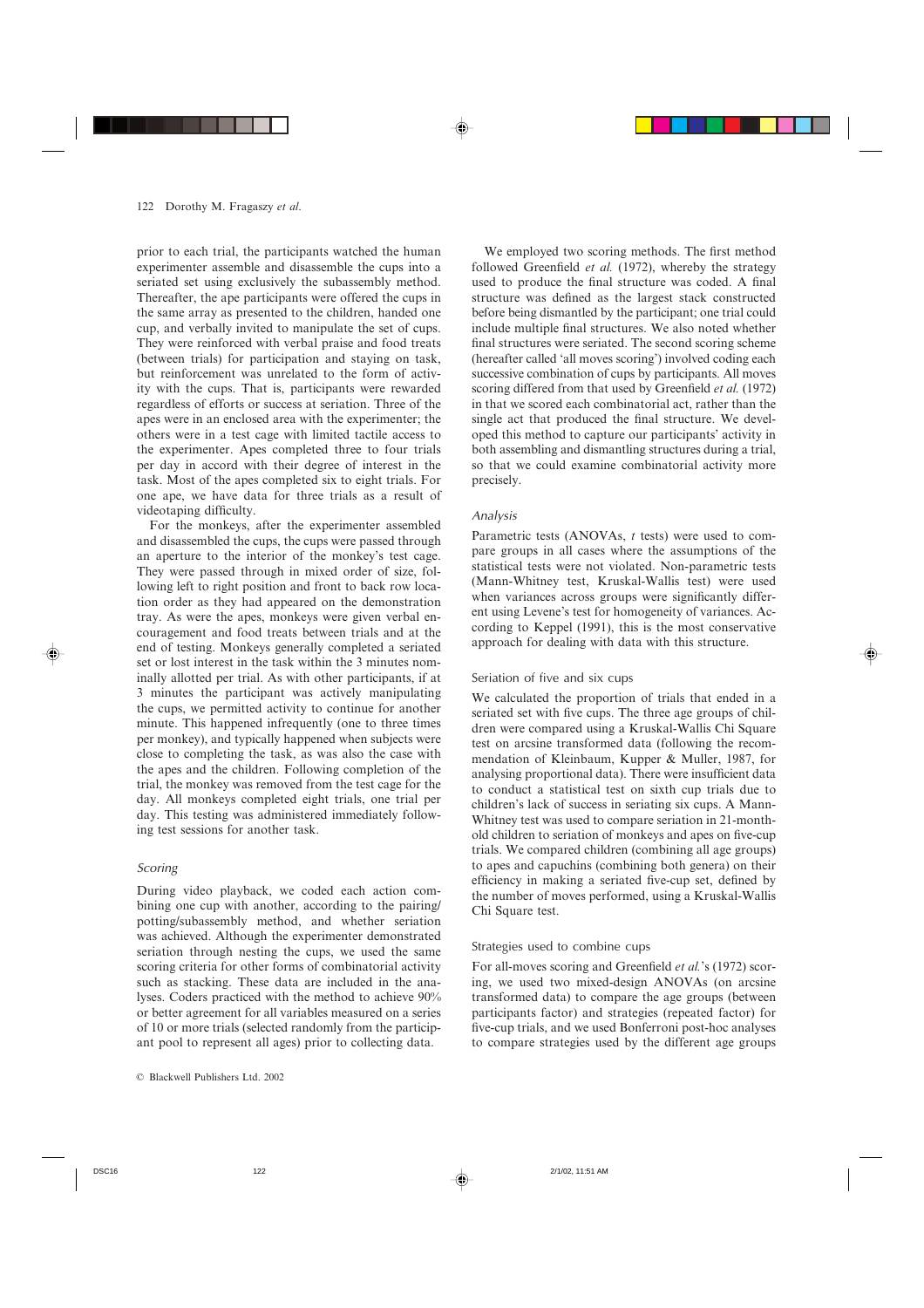with alpha =  $0.02$ . Using a dependent *t* test, we compared the proportional use of subassembly in five- and six-cup trials with the subset of children  $(N = 15)$  who succeeded in seriating five cups. Because there were no differences in the proportional use of subassembly between the age groups of children and between the monkeys and apes, we compared all children and nonhuman primates on proportional use of subassembly using two one-way ANOVAs for five-cup and six-cup trials. Detailed findings on combinatorial activity in monkeys and apes are presented in Johnson-Pynn *et al.* (1999).

Data are presented in the text as percentages; standard deviations for percentage values are reported as whole numbers.

#### Strategies and success at seriation

We compared the proportional use of strategies in children who were successful at seriating five cups  $(N = 15)$ with those who were not  $(N = 21)$  using three separate Mann-Whitney tests, one per strategy (pairing, potting, subassembly). Spearman correlations were used to examine the relationship between participants' use of the subassembly strategy and success at seriating five cups, and between the use of the potting strategy and success at seriation.

#### Frequency of creating complex structures

To determine the frequency with which the participant groups created complex structures, we compared the proportion of structures that contained three or more cups in five-cup trials. Differences among the three age groups of children and monkeys and apes were assessed using an ANOVA and Bonferroni post-hoc tests.

## **Results**

#### Seriation of five and six cups

Fifteen children (nine 21-month-olds, five 16-month-olds and one 11-month-old) succeeded in seriating all five cups at least once. Children achieved seriation primarily by nesting the cups, although one child produced a seriated tower on occasion, and others sometimes made multi-cup structures that incorporated both nested and stacked elements. Age was associated with significant differences in success at seriation,  $\chi^2$  (2) = 9.64, *p* < 0.01. As shown in Figure 2, the 21-month-old age group seriated five cups significantly more frequently (18% of trials,  $SD = 0.16$ ) than the two younger age groups (16) months:  $5\%, SD = 0.07; 11$  months:  $2\%, SD = 0.07$ . Monkeys and apes seriated all five cups on more than



**Figure 2** Proportion of trials that resulted in a seriated structure of five cups.

half of their trials  $(53\%, SD = 0.40)$ , significantly more often than 21-month-old children  $(18\%, SD = 0.16)$ ; Mann-Whitney *z* (12, 12) = 15.17, *p* < 0.001. Only one ape and one monkey failed to seriate all five cups at least once.

Of the 15 children given a sixth cup, two succeeded at placing it correctly into the previously-constructed fivecup set. This occurred only twice out of a total of 23 trials that the 15 children had with six cups (9% success, see Figure 3). Of the seven apes given a sixth cup, four were successful in constructing a six-cup seriated set, and two of the three monkeys successfully seriated six cups. The success rate over all trials with six cups was greater in monkeys and apes compared to children (56%, three monkeys, and 36%, seven apes).

As shown in Figure 4, older children used fewer moves to seriate five cups (16-month-olds:  $M = 18.2$ ; 21-montholds:  $M = 16.9$ ) compared with the one successful 11-



**Figure 3** Proportion of trials in which a sixth cup was correctly placed into an already-seriated set of five cups.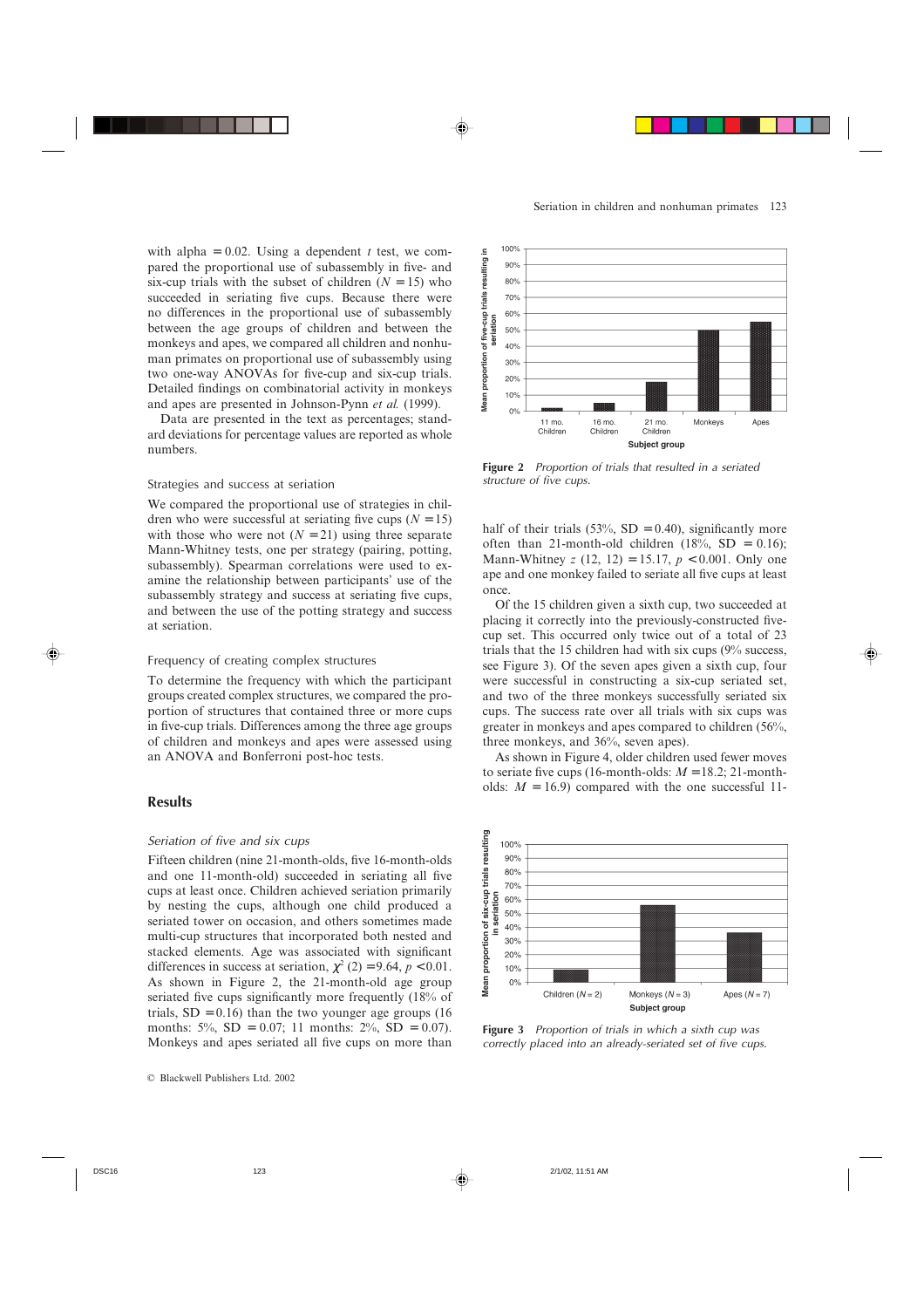

**Figure 4** Average number of moves per trial used to seriate a set of five cups.

month-old  $(M = 26)$ . Apes seriated five cups with the fewest number of moves  $(M = 14.4, SD = 7.8)$  followed by children ( $M = 18.1$ , SD = 7.9) and monkeys ( $M = 30$ ,  $SD = 6.1$ ),  $\chi^2$  (2) = 6.1, p < 0.05.

#### Strategies used to combine cups

#### Children with five cups

According to the all-moves scoring, combinatorial strategies were distributed differently across age groups in trials with five cups,  $F(2, 4) = 18.01$ ,  $p < 0.001$ ,  $\eta^2 = 0.52$ (see Table 1). Bonferroni post-hoc tests indicated that pairing was performed more often by 11-month-olds than 16- and 21-month-olds and potting was performed more often by 16- and 21-month-olds than 11-month-olds. The proportion of subassembly did not differ across age groups.

The Greenfield method of scoring activity with the cups produced nearly identical outcomes as the data from all-moves scoring. According to the data derived

**Table 1** *Distribution of combinatorial strategies in trials with five cups in percentages and (in parentheses) mean frequencies per trial per participant*

| Participant group                                                                                                             | Strategies                                                     |                                                               |                                                          |
|-------------------------------------------------------------------------------------------------------------------------------|----------------------------------------------------------------|---------------------------------------------------------------|----------------------------------------------------------|
|                                                                                                                               | Pairing                                                        | Potting                                                       | Subassembly                                              |
| 11-mo. children $(n = 12)$<br>16-mo. children $(n = 12)$<br>21-mo. children $(n = 12)$<br>Monkeys $(n = 4)$<br>Apes $(n = 8)$ | 78 (10.35)<br>50 (7.74)<br>38 (5.94)<br>33 (11.09)<br>36(5.63) | 10(1.32)<br>38 (5.94)<br>51 (7.83)<br>50 (17.03)<br>38 (5.98) | 12(1.65)<br>12(1.94)<br>11(1.66)<br>17(5.84)<br>27(4.24) |

*Note*. Pairing was performed significantly more often by 11-month-old children compared with 16- and 21-month-old children; 16- and 21-month-olds performed potting significantly more often than 11-month-olds. Subassembly use did not differ across children of different ages. Monkeys and apes used subassembly significantly more frequently than all groups of children.

**Table 2** Distribution of combinatorial strategies in trials with six cups (in percentages)

| Participant group         | Strategies |         |             |
|---------------------------|------------|---------|-------------|
|                           | Pairing    | Potting | Subassembly |
| 11-mo. children $(n = 1)$ | 18         | 27      | 55          |
| 16-mo. children $(n = 5)$ | 18         | 46      | 35          |
| 21-mo. children $(n = 9)$ | 27         | 50      | 23          |
| Monkeys $(n = 3)$         | 9          | 63      | 28          |
| Apes $(n = 7)$            | 25         | 40      | 35          |

*Note.* Strategies used by the children in the three age groups were distributed equivalently. Proportional use of subassembly in monkeys, apes and children was also equivalent.

from the Greenfield method, children differed in the proportional use of the three strategies in trials with five cups,  $F(2, 4) = 18.22, p < 0.001, \eta^2 = 0.53$ . According to Bonferroni comparisons, pairing was performed more often by 11-month-olds than 16- and 21-month-olds and potting was performed more often by 16- and 21-montholds than 11-month-olds. Use of the subassembly strategy did not differ across age groups. Eleven-month-olds used potting on 83%, pairing on 8% and subassembly on 9% of final structures. The distributions for 16-montholds were 40%, 45% and 15%, and for 21-month-olds, 26%, 62% and 12%, respectively. These values are very similar to those shown in Table 1, derived from all-moves scoring. Given the similarity in outcome of these scoring methods, hereafter we report only analyses using the allmoves data set.

#### Children with six cups

Strategies used by the children in the three age groups who advanced to trials with six cups did not differ,  $F(2, 4) = 1.3, p = 0.30$  (see Table 2). Of those children who succeeded at seriation  $(N = 15$  collapsed across age groups), we found that the proportional use of subassembly was greater in six-cup compared to five-cup trials,  $t(13) = 3.04$ ,  $p < 0.01$ . The proportional use of subassembly was  $16\%$  (SD = 7) in five-cup trials, and  $30\%$  (SD = 18) in six-cup trials. Subassembly use of the single successful 11-month-old increased from 33% in five-cup trials to 55% in six-cup trials.

#### Comparing children to monkeys and apes

As shown in Table 1, children used subassembly proportionately less than monkeys and apes in trials with five cups,  $F(1, 46) = 14.04$ ,  $p < 0.0001$ . (We pooled data for monkeys and apes for this analysis because the genera did not differ on this measure, as reported in Johnson-Pynn *et al.*, 1999.) Monkeys' and apes' combined use of subassembly was  $25\%$  (SD = 16) and that of the children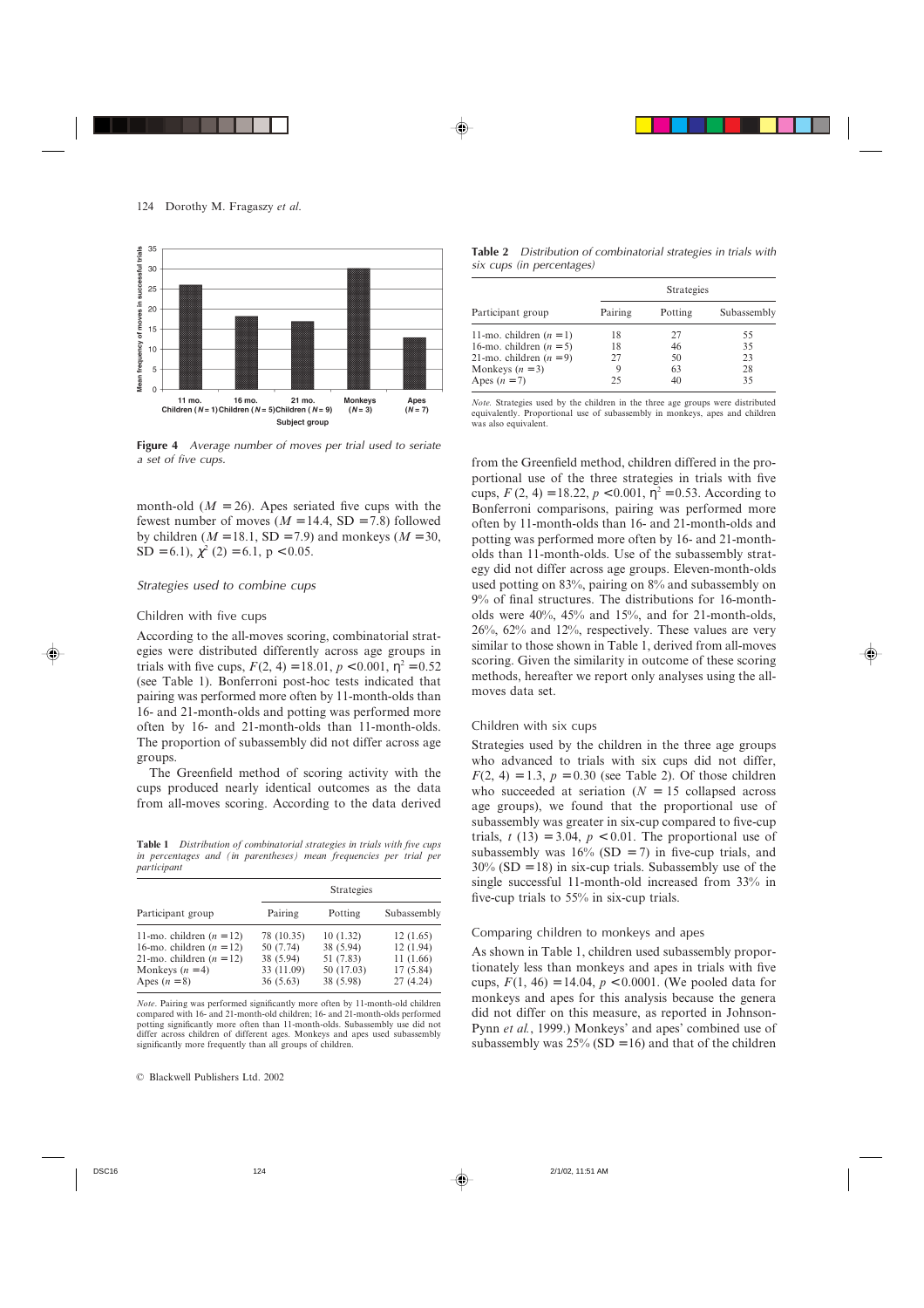was  $10\%$  (SD = 10). In trials with six cups, the 10 nonhuman participants used subassembly on  $33\%$  (SD = 16) of their moves compared to  $29\%$  (SD = 19) for the 15 children combined (see Table 2). Children's subassembly scores ranged from 0 to 55%; monkeys' and apes' scores ranged from 16 to 65%. The difference between the nonhuman and human groups in the use of subassembly in six-cup trials was not significant,  $F(1, 23) = 0.85, p = 0.37.$ 

### Relation between the use of combinatorial strategies and the structures created

#### Children

Children who successfully seriated cups used both potting and subassembly strategies more often than children who never succeeded in seriating five cups, Mann-Whitney *z* (15, 21) = 2.51, *p* < 0.01 for potting;  $z(15, 21) = 2.5, p < 0.01$  for subassembly (see Table 3). The 15 children who seriated five cups at least once used potting to combine the cups for  $42\%$  (SD = 14) of their moves and used subassembly in  $16\%$  (SD = 10) of their moves. The 21 children who never seriated the five cups used potting in  $24\%$  (SD = 22) of their moves and subassembly in  $8\%$  (SD = 8) of their moves. The children who were unsuccessful in seriating the cups used the pair strategy significantly more than those children who were successful,  $z(15, 21) = 3.3$ ,  $p < 0.001$ . The means for pairing were  $69\%$  (SD = 24) for the unsuccessful children and  $42\%$  (SD = 18) for the successful children. Recall that a pairing action always preceded a potting or a subassembly action, hence the consistent use of pairing by all participants. Use of subassembly correlated positively with success at seriation,  $r_s$  (36) =

**Table 3** Proportional use (in percentages) of pairing, potting and subassembly by nonhuman primates and children who constructed seriated sets of cups versus children who failed to construct seriated sets

| Participant group        | <b>Strategies</b> |         |             |  |
|--------------------------|-------------------|---------|-------------|--|
|                          | Pairing           | Potting | Subassembly |  |
| Children                 |                   |         |             |  |
| Seriators ( $n = 15$ )   | 42                | 42      | 15          |  |
| Non-seriators $(n = 21)$ | 69                | 24      | 8           |  |
| Monkeys and apes         |                   |         |             |  |
| Seriators ( $n = 10$ )   | 33                | 39      | 28          |  |
| Non-seriators $(n = 2)$  | 41                | 51      | 9           |  |

*Note.* Children who constructed seriated sets were significantly more likely to combine cups using potting and subassembly compared with children who did not construct seriated sets. Non-seriators were significantly more likely to pair cups. Inferential analyses were not possible for the nonhuman primates because of the low number of non-seriators.

 $+0.44$ ,  $p = 0.007$ . Use of potting also correlated positively with success at seriation,  $r_s$  (36) = +0.40,  $p = 0.015$ .

#### Monkeys and apes

The differences in performance of those children and those nonhuman participants that did not seriate on any trial cannot be directly compared statistically as only one monkey (of four) and one ape (of eight) were not successful in seriating five cups. However, we can provide descriptive information. Use of the subassembly strategy constituted 9% of moves for both the one monkey and one ape, versus 23% for the 10 successful nonhuman primate participants. These two participants used potting in 45% and 56% of moves, versus 46% for the other 10 participants. As in children, use of subassembly correlated positively with success at seriation,  $r_s$  (12) =  $+0.62$ ,  $p < 0.03$ . For monkeys and apes, however, use of potting was negatively, not positively, correlated with success at seriation,  $r_s$  (12) = -0.51,  $p = 0.09$ .

#### Frequency of creating complex structures

To assess the relation in children between the frequency of combining cups (by any means) and the probability of creating stable complex structures (structures with three or more cups, including towers of stacked cups as well as nested cups), we tallied the frequency of producing three-cup structures in each group. These findings are shown in Figure 5. Ninety-two percent of 11-montholds' structures were composed of two cups or less. These children composed on average one structure of three or more cups over eight trials, and 11 structures of one or two cups. Over eight trials, the 16-month-olds composed on average 5 structures with three or more cups (43% of



**Figure 5** Proportion of structures constructed with three or more cups.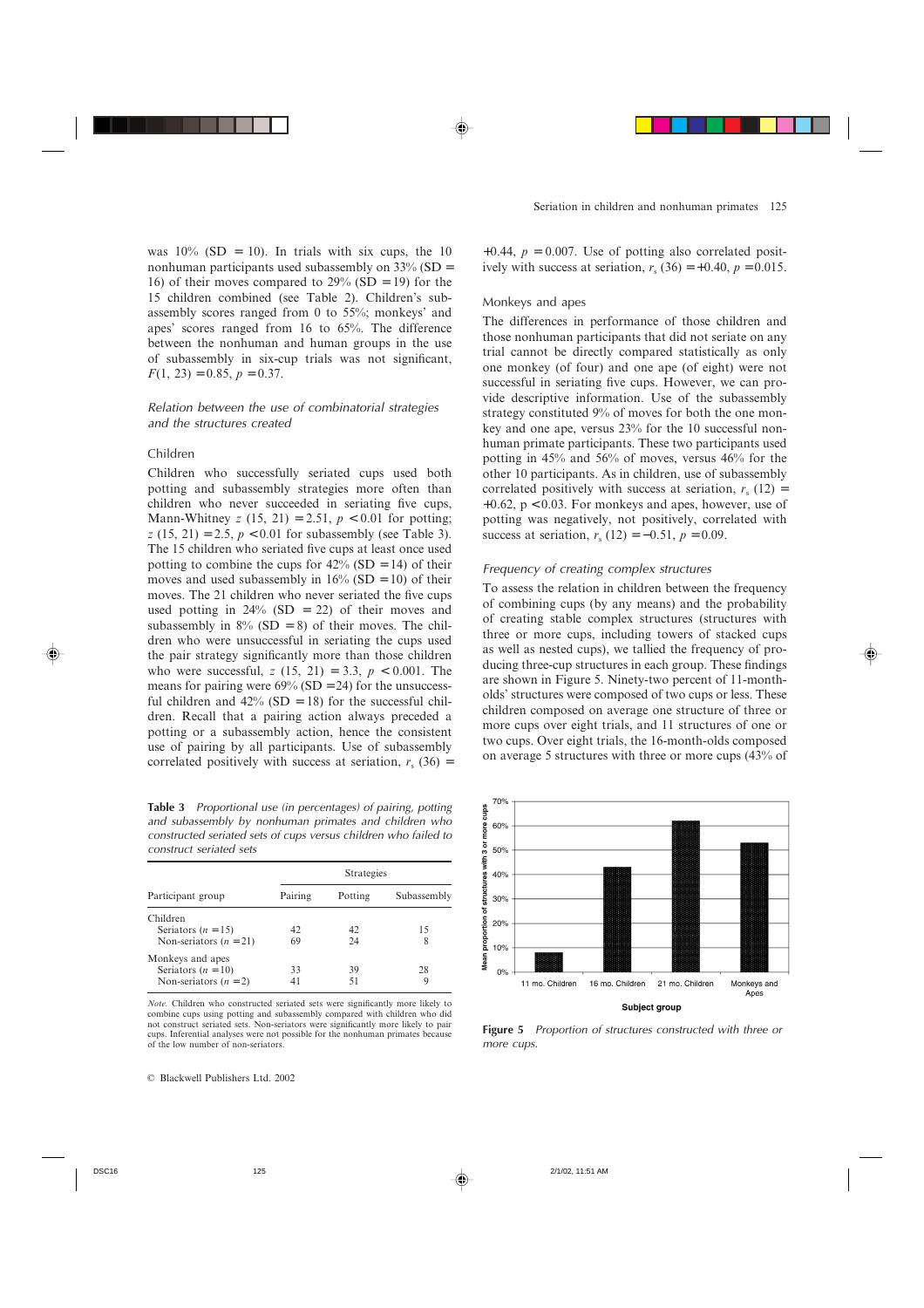total), and 6.6 structures with one or two cups. The corresponding values for the 21-month-olds are 8.5 structures of three cups or more (62% of total) and 6 per trial of one or two cups. ANOVA on arc-sin transformed proportional data indicated that age group affected the number of structures created with three or more cups,  $F(2, 33) = 34.23, p < 0.0001, \eta^2 = 0.67$ . Bonferroni posthoc tests revealed significant differences between 11 and 16 months and 11 and 21 months in the proportion of structures of three cups or more ( $p < 0.001$ ). The two older age groups did not differ significantly from each other in the proportion of structures of three cups or more ( $p > 0.02$ , where  $\alpha = 0.02$  per Bonferroni corrections). Children with a higher proportional use of potting produced a greater proportion of three-cup structures,  $r_s$  (36) = +0.77,  $p < 0.001$ . The same relationship was also evident, although weaker, with proportional use of subassembly,  $r_s$  (36) = +0.36,  $p = 0.029$ .

Similar analyses with monkeys and apes revealed that monkeys created structures of three or more cups on 46% of trials, and apes on 57% (differences NS) (see Figure 5). Comparing our three age groups of children to the monkeys and apes (pooled), we found that they differed significantly among themselves,  $F(3, 47) = 21.58$ ,  $p < 0.0001$ . The differences paralleled those found when comparing children among themselves: 11-month-old children differed significantly from all other groups (Bonferroni *t* tests).

## **Discussion**

We set out to determine how very young children managed the task of combining multiple nesting cups to create seriated structures, and to compare their performances to those of nonhuman primates given the same task. We sought to do this because we hypothesized that very young children, although unlikely to be very successful at the seriation task, would nevertheless display a shift with age in the diversity of behaviors expressed, and that the age-related shifts would illuminate the organizational processes the children were using. We were interested in comparing young children's behaviors with other species' behaviors in the same tasks to evaluate theoretical claims about the genesis of complex combinatorial behaviors in humans. To explain the development of combinatorial skill in young children in terms of cognitive processes thought to be unique to humans, one must demonstrate that young children move from an inability to seriate cups to achieve success in some manner that is different than the way that nonhumans manage the same task.

We found that children at 11 months generally failed to create structures with three or more nesting cups, but by 16 and 21 months, such activities were common. Some children between 11 and 21 months of age occasionally managed to seriate five cups, although none of these children did so reliably. Children who seriated five cups were only rarely able to place a sixth cup into the middle of the seriated set they had just constructed. These findings replicate those of Greenfield *et al.* (1972) with children of the same ages. Beyond documenting success, we determined that the means of combining cups to make multi-cup structures changed across age groups. All 11 month-olds paired the cups on more than half of their combinations, and 6 of 12 used pairing on greater than 90% of their actions. Older children used both possible methods of producing multi-cup structures (potting and subassembly) more frequently than did the 11-montholds. The distribution of combinatorial strategies was more even among the older children; only one child of 24 in the 16- and 21-month-old groups used one strategy on 80% or more of combinatorial actions. In short, the older children were more flexible in their combinatorial activities than were the 11-month-old children. Higher proportions of combinations (achieved by either method of creating structures of three or more cups) were associated with greater success at seriating all five cups.

The children's minimal success at seriating five cups or a sixth middle cup contrasted with the far better success of chimpanzees and capuchin monkeys on these same tasks. Moreover, monkeys and apes succeeded at placing a sixth cup into a seriated set approximately half the time, versus minimal success at this task among the children who seriated five cups. We characterize the monkeys and apes as moderately proficient at seriation, and the children as minimally proficient. Although they differed markedly in success, similarities in other measures of performance were evident between children on the one hand and the nonhuman participants on the other. Monkeys and apes made use of all three possible methods of combination, as did the older children, although monkeys and apes used subassembly on a greater proportion of moves than did even the oldest children. Greater use of subassembly was associated with better success at seriation in monkeys and apes, as in children. Like the older children (16 and 21 months), few nonhuman participants exhibited strong reliance on a single method of combination.

One might ask if the nonhuman participants perceived the task in the same way as the human children. For example, children might have adopted stacking as a goal, or they may have had no goal at all. The monkeys and apes might have been working to a specific end point of nested cups, guided by their previous experience in similar contexts (i.e. completing an experimental task for a reward) or because they were copying a model's actions.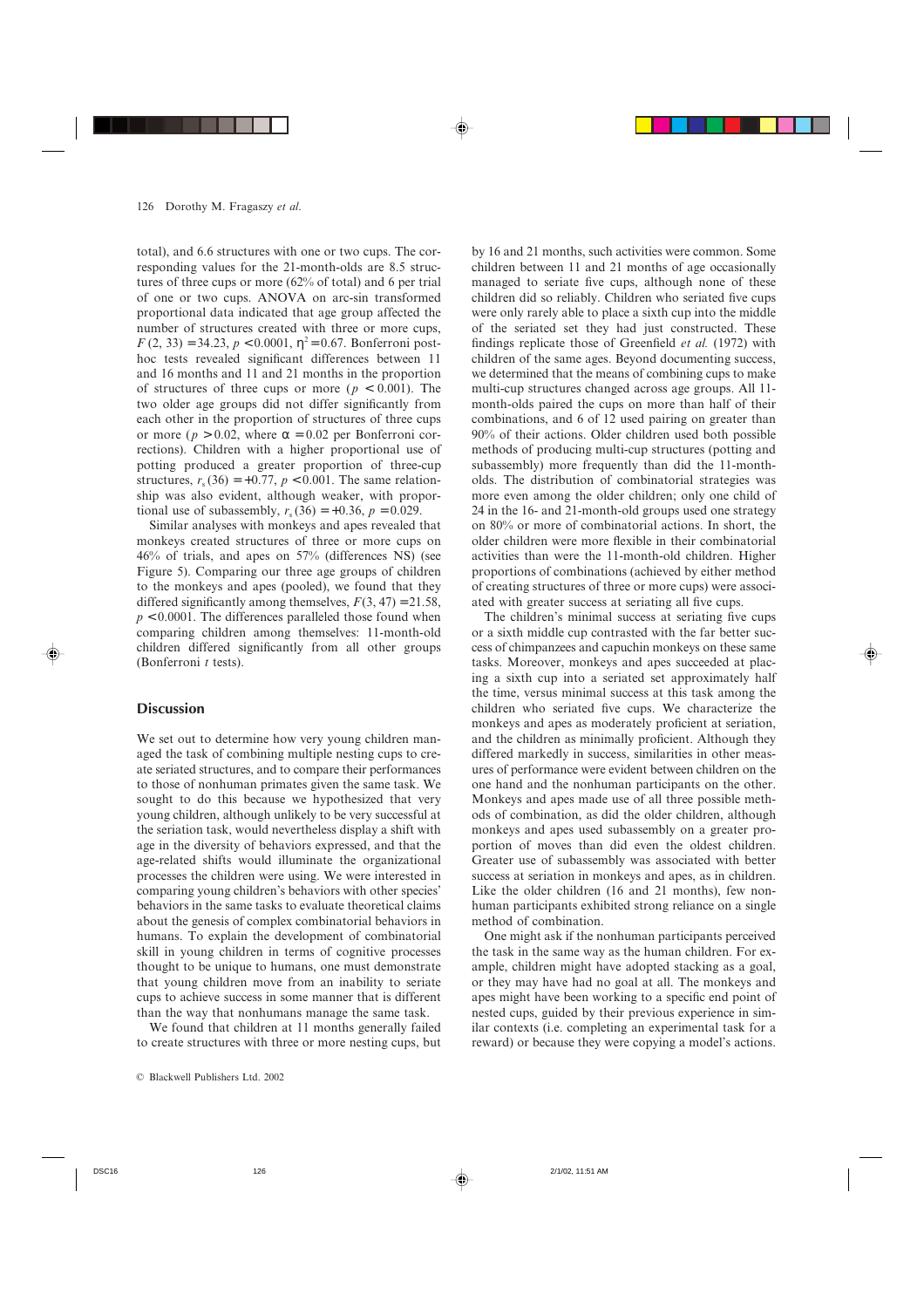Although we cannot rule out some effect of experience across our participant groups, this seems an inadequate explanation of the differences that we found. Regardless of past experience, because all participants engaged in combinatorial activity with the cups, they all had opportunity to demonstrate use of the different combinatorial strategies to produce whatever structures they wished. Our analyses incorporate all combinatorial activity, goaldirected or otherwise, including stacking the cups. As Ruff and Rothbart (1996) note, engagement in an activity is in and of itself evidence that the individual is motivated to achieve a goal, so long as it is 'possible to observe subjects correcting errors, stopping when the task is finished, or halting an unproductive activity' (p. 29).

Moreover, it is highly unlikely that the human demonstrator was more salient to the nonhuman participants than to the human participants. We know that monkeys are very poor at reproducing actions they observe humans performing (Visalberghi & Fragaszy, 1990). Among the genus *Pan,* imitative propensities are not as well developed as in young children, although they may vary somewhat in accord with early rearing experience (e.g. Tomasello, Savage-Rumbaugh & Kruger, 1993; Custance, Whiten & Bard, 1995; Myowa-Yamakoshi & Matsuzawa, 2000). Given that performance by the apes in our study did not vary in accord with rearing experience (Johnson-Pynn *et al.*, 1999), and the performance of the monkeys and apes was statistically equivalent for most variables, it is improbable that the apes, whatever their rearing experience, or the monkeys seriated cups as well as they did because they were copying a model. Thus, we conclude that differences between human and nonhuman participants do not reflect better use of the model by the apes and monkeys to recreate the correct response modeled by the experimenter.

It appears that our nonhuman and human participants arrived at success in this task through parallel behaviors. Both sets of participants produced a variety of combinations in an opportunistic fashion. Persistence alone is not sufficient to achieve seriation if one does not produce a variety of combinations and disassembly to overcome randomly produced errors, as DeLoache *et al.* (1985) pointed out. In the absence of flexible combinatorial methods, seriation can be achieved by rigid use of a single strategy, but individuals attempting seriation in this manner can become derailed by a single error (DeLoache *et al.*, 1985).

Monkeys' and apes' activity, like the activity of 16 and 21-month-old children, appeared to be planful, in Willatts' (1990) sense of that term. That is, the participants performed an action, and then evaluated the outcome of the action with respect to the intended goal (nesting all the cups). If the outcome was not appropriate, they took some remedial action (for example, disassembling the structure or shifting to work on an alternate stack of cups), repeating the cycle until a more appropriate outcome resulted. This view of how activity with the cups was organized applies equally well to the monkeys and apes as to the 16- and 21-month-old children. The youngest children differed in that they apparently did not evaluate the outcome of their actions in relation to the larger goal of seriation of all available cups in any systematic fashion. It may be that they did not recognize achievement of seriation to be a goal or that they had difficulty incorporating multiple physical or behavioral elements in an organized sequence.

#### Three conceptions of seriation

The ability to seriate five cups has been interpreted as a sensorimotor task that benefits from a working concept of reversibility (DeLoache *et al.*, 1985, Greenfield *et al.*, 1972, Sugarman, 1983). Reversibility in the seriation task is a two-way relationship in which a middle cup is conceived as being smaller than the previous cup and larger than the subsequent cup. Subassembly is one means to instantiate reversibility in action. The hierarchical combination of objects employed in the subassembly method permits efficient seriation, and use of this combinatorial method may indeed be coupled with a conceptual understanding of reversibility. However, this work shows that proficient seriation (achieved by monkeys and apes) can incorporate more diverse action assemblages, and it may be unnecessary to link skill at seriation with abstract conceptions of reversibility. As we observed and DeLoache *et al.* (1985) noted, potting also affords efficient seriation; one can achieve a seriated set in the same number of moves by potting as by subassembly. In principle one can make equally efficient use of both strategies to seriate a set of cups.

Use of subassembly increases with age in children, and is associated within age and across species with success at seriation and at inserting a sixth cup into a seriated five-cup set. We found increased use of subassembly in six-cup trials compared to five-cup trials in both monkeys and apes, as a group, and in children (pooled ages), for those participants that received these trials. Inserting a sixth cup is achieved more efficiently (with fewer moves) by removing and replacing a set of objects than by more complete disassembly and reassembly by potting. These findings support Greenfield *et al.*'s (1972) contention that subassembly reflects an emerging mastery in this task, which is interpreted by Greenfield *et al.* as indicating emergence of hierarchical organization in the service of goal-directed activity. However, the task demands alone in the six-cup trials support increased use of subassembly,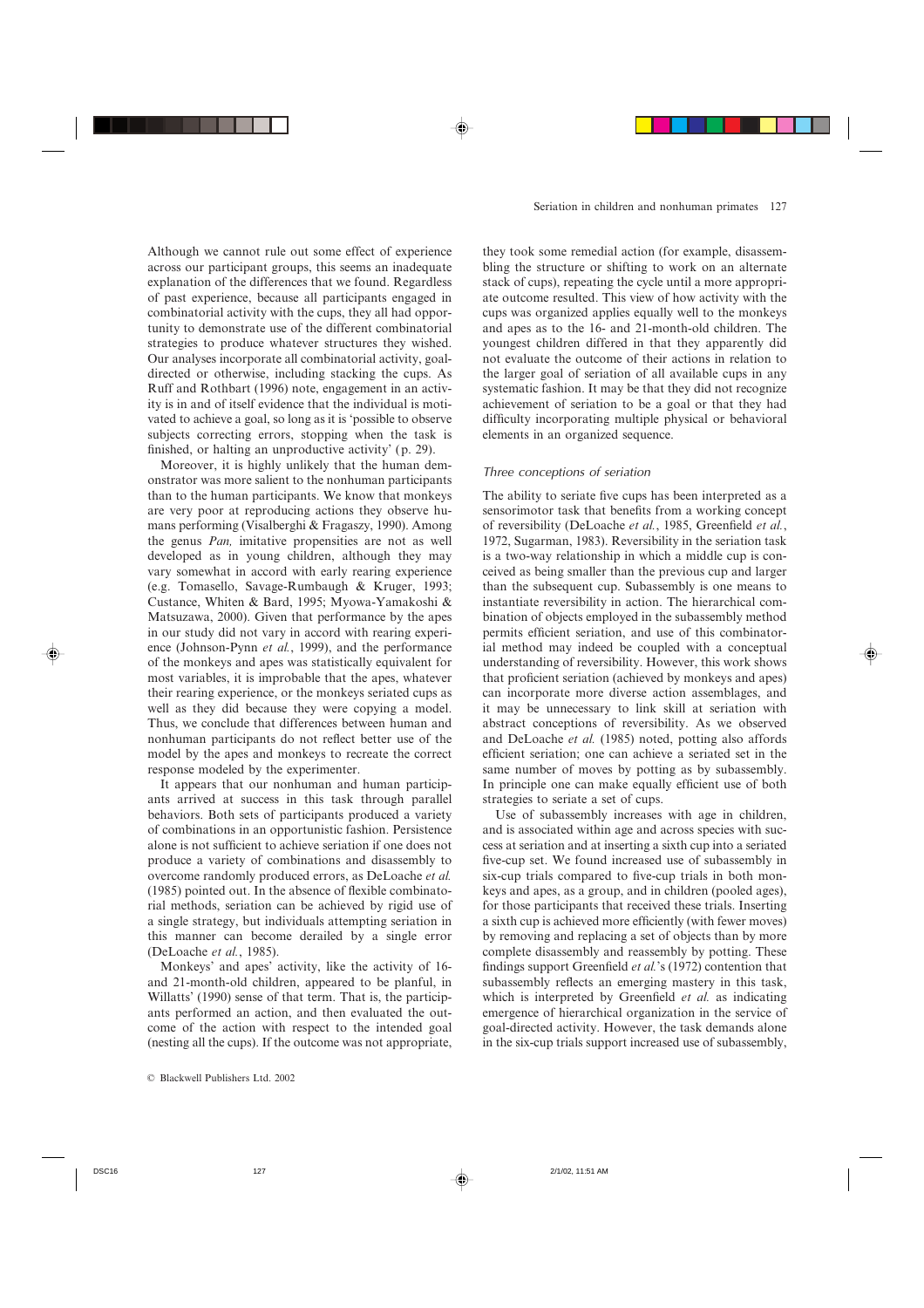independent of a participant's aim to produce hierarchically organized combinations. When a participant removes several cups as a unit, inserts the sixth cup, and then replaces the removed unit back into the working stack, it is subassembly. From the point of view of hierarchical organization of behavior, a multi-cup set handled in this way should not be considered as 'subassembled' in the same sense as in the construction of the original set. Removing a multi-cup unit occurs as one step, whereas assembling a multi-cup unit requires a sequence of actions. We suggest that subassembly does indeed reflect increasing mastery in this task, and certainly contributes to increased success with a sixth cup, but not necessarily because the participant has adopted a qualitatively different combinatorial strategy.

A second way of conceptualizing the contribution of subassembly to mastery of seriating five cups and inserting a sixth cup may be useful in understanding both the developmental progression observed in young children and the good success of our nonhuman participants. The alternative conceptualization is that participants' behavior reflects experientially driven increases in the forms of activity that constrain the degrees of freedom to be managed in the task. The actor reduces the degrees of freedom in this task by reducing the total number of cups still to be placed into the structure. Potting reduces the number of cups by one with each combination. By reducing the number of cups still to be combined by two or more with each successful combination, subassembly reduces degrees of freedom even more quickly than potting. In the sixth-cup condition, using subassembly is especially beneficial because potting is precluded as an effective strategy until the stack is disassembled. Disassembly automatically increases the number of moves necessary to achieve seriation, thereby reducing the probability of success. Thus, for both segments of solution (the initial combination and reconstruction after an error in combination), behaviors that reduce the number of combinatorial steps needed in the future promote achievement of seriation.

The theory of the development of skill in action articulated by Manoel and Connolly (1997) speaks to our concerns with degrees of freedom, the role of variation in activity and the experientially driven basis for skill development in seriation. These authors, attempting to reconcile representational and dynamic systems theories of skill development, propose that action programs can be analyzed at the level of macrostructure and microstructure. For example, in the task of picking up a rod and depositing it into a 'posting box' with a matching hole in the cover, the macrostructure of the action program is to grasp, transport, align, insert and deposit the rod. The microstructure of these actions involves posture, form of grasp and movements of the shoulders, elbows and wrist, among other things. Initially young children exhibit variability ('disorder') at both the macro and micro level of organization in this task. With developing skill, macrostructure becomes stable, but microstructure continues to display variability. Manoel and Connolly, following Bernstein (1967), argue that variability in microstructure, rather than indicating instability of the system or incomplete skill, is in fact the hallmark of skill. Retaining many degrees of freedom at the microstructural level affords many avenues to stability at the macrostructural level. Thus, one can predict that a narrow reliance on a few forms of action at the microstructural level impedes the development of skill. This interpretation aids us in understanding how children relying solely on one method of combining cups can achieve seriation, but these same children are unable to manage the sixth-cup problem (DeLoache *et al.*, 1985). It also informs our findings that 11-month-old children, who used one form of combination in more than half of their moves, virtually never succeeded in seriating five cups, whereas 16- and 21-month-old children used all the methods of combination more evenly and succeeded more often.

The variation in activity we observed in our participants is significant for skill development because it is necessary for the discovery of effective activity. Experientially driven modulation of varying action can lead to improvements in skill. The representational conception of the task (in terms of reversibility) may follow, rather than lead, mastery of seriating cups in both the five-cup and sixth-cup versions of the task. This is not to say that conceptual sophistication about the properties of objects and how they can be combined is irrelevant to performance when challenges are introduced. It is only to say that conceptual sophistication is not needed for initial mastery of the task in a basic and unvarying format (that is, seriating five familiar nesting cups).

The dynamic motor praxis explanation of skill development outlined above is congruent in many ways with the hierarchical development of skill conceptualized by Case (1992) and by Fischer (1980; Bidell & Fischer, 1994), which provides a third conception of seriation. The developmental progression of actions with multiple cups, from acts with single cups, to combinations of two cups (pairing), to combinations of three or more cups (potting and subassembly) that we and others observed in young children fits nicely into contemporary neo-Piagetian models of cognitive development. For example, Case (1992) proposes that the construction of cognitive skills moves repeatedly across development from actions with singular elements to actions integrating multiple elements, first sequentially and then simultaneously. In the terms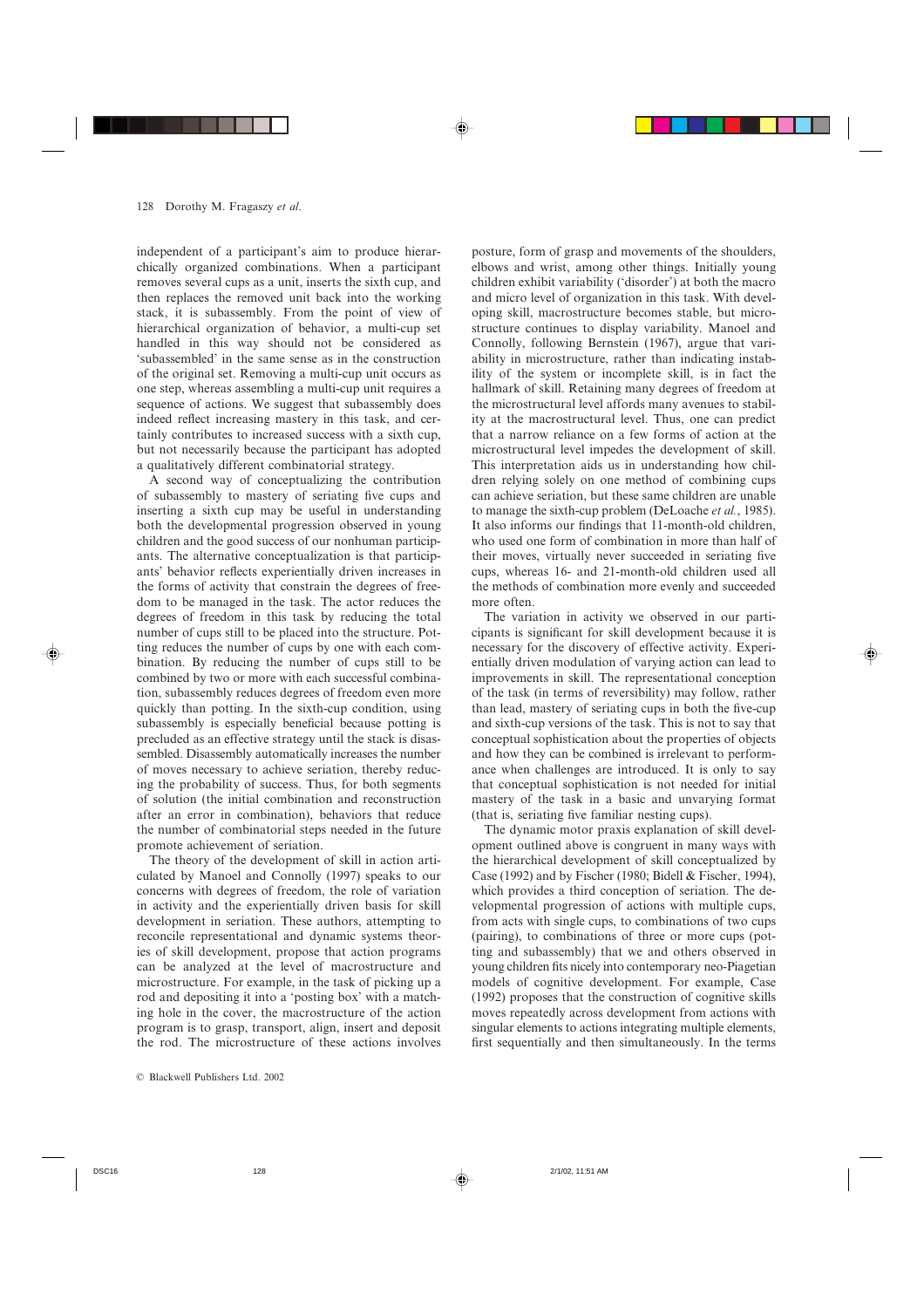of Case's theory, proficient seriation with nesting cups would not require a specific conceptual structure (e.g. reversibility) but rather an effective means of organizing action with multiple demands. Denise Reid (1992) uses a similar argument to interpret children's gradual mastery of moving an object in varied directions with relation to body axes. Reid asked children to move a rod through a maze in straight-ahead, full left or full right direction with respect to the frontal body plane (a single-element directional problem), or through a diagonal vector. One has to combine two or more directional elements simultaneously to achieve the diagonal movement, and this was much more difficult for young children than were any of the three single-direction problems.

On the basis of Case's (1992) theory, we predicted that our youngest participants would exhibit pairing actions, moving one cup at a time, in accord with Case's indication that children between 8 and 12 months old typically function at his level 1.2. Monitoring structures arising and working to create a stable structure, characteristic of Case's level 1.3, would be evident in a shift from pairing to potting in the middle age group. Finally, an ability to deal with two relational structures simultaneously (level 2.1) would enhance the likelihood of using subassembly, which as we have seen promotes the construction of structures with three or more cups. We expected to see this process beginning in our oldest age group. Our findings match the first two predictions rather well, but the third is less clearly supported. Twenty-onemonth-olds did not use subassembly proportionally more frequently than 16-month-olds. Apparently more experience than our procedure provided is needed for children of this age to master the multiple relations presented in the seriation task.

## Comparative analysis: why did the monkeys and apes do better than the children?

Both chimpanzees and capuchins combine objects in their spontaneous activities at an unusually high rate compared to other primates (Torigoe, 1985). In captivity, these propensities frequently lead to the use of objects as tools in both genera. Fragaszy and Adams-Curtis (1991) have emphasized the probable value of both combinatorial manipulation and generative manipulation in the discovery of tool use in capuchins. The discovery of using objects as tools is less frequent in natural settings than in captivity for chimpanzees and even more so for capuchins, but combinatorial proclivities still contribute substantially to each genus's typical modes of foraging. Combination of one object with a substrate is the most common form of combinatorial activity in captive capuchins and chimpanzees (Takeshita & Walraven, 1996; Fragaszy & Adams-Curtis, 1991). In natural environments, capuchins habitually pound hard-husked nuts, fruits or invertebrates (such as snails) on tree limbs or stones to break them open (Janson & Boinski, 1992). Similarly, chimpanzees pound nuts on hard surfaces, often with the assistance of a stone or section of a branch as a hammer (Boesch-Ackermann & Boesch, 1993; Inoue-Nakamura & Matsuzawa, 1997).

The manipulative propensities of the nonhuman primates in our study most likely contributed to their good success at seriating cups, but we must step back a moment to appreciate the role of combinatorial manipulation *per se* for mastery of the seriation challenge for the young children. Fenson *et al.* (1976) documented that combinatorial actions occur routinely in young children 13 and 20 months old who were provided with an assortment of objects (on average 26 to 27 combinatorial actions per 20-minute observation session), although these authors did not differentiate actions combining two objects from actions combining three or more objects. It would be useful to have information on spontaneous rates of combinatorial manipulation in young children to match with activity when nesting cups are presented. We predict that the rate and perhaps also the pattern of micro-developmental progressions toward mastery of seriation with the nesting cups will reflect the combinatorial proclivities of the participant at the time that mastery appears.

Apes and monkeys readily mastered this task with the limited practice provided to them but the same amount of practice did not have the same effect for young children. It is unlikely that monkeys and apes do better than children because they are more likely to recognize reversibility of the cups' sizes, or because they are more likely to produce multi-cup structures using subassembly. As we have seen, they produced the same proportion of multi-cup structures as the children at 16 and 21 months of age. We propose one other possibility that we view as more likely than the two listed previously: monkeys and apes are better able to make use of action-outcome links than are young children. We think this may occur because the nonhuman participants we tested are, as older juveniles and adults, already 'practiced' with their bodies. The exercise of moving objects does not, of itself, challenge their ability to control their bodies. Young children, on the other hand, must attend more effortfully to sitting upright, to maintaining erect posture while reaching out, to prehending the cups and putting them into combination with others without knocking apart the existing structure, and so on. Every step of the task requires some amount of concentration for the novice mover. This is probably part of the appeal of the task for the young child, after all  $-$  it is challenging but possible.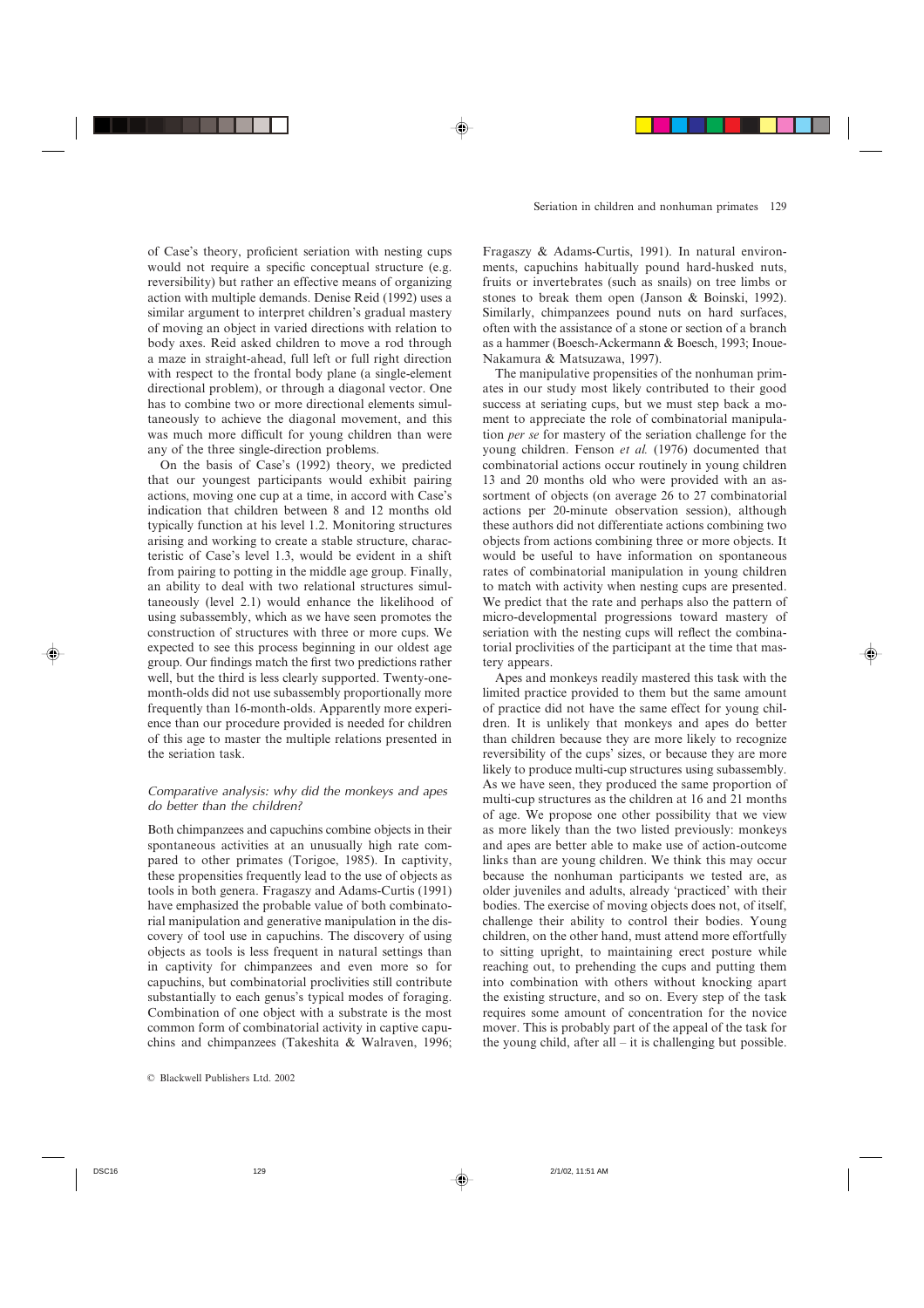Apes and monkeys had also to master the finer points of combining the cups, which were probably more novel for them than for children, given the difference between these groups in everyday experience with small portable objects. Even so, monkeys and apes achieved adequate control of their actions and of the cups with minimal practice.

The dynamic motor praxis explanation of differences in rate (and in short term, degree) of mastery leads to the prediction that, for a given motor skill, the individual (of whatever species) facing fewer new motor praxis demands will master the task more quickly (Bernstein, 1967; Thelen & Smith, 1994). To the extent that improving skill involves less effortful management of multiple degrees of freedom in movement, improving skill permits more attention to perceiving action-outcome links and organizing a response to errors. A similar argument can be made for the manner in which children master other skills that involve combining objects, such as using a spoon (Connolly & Dalgleish, 1989) or a hook tool (Brown, 1990). All these findings suggest that humans first master the use of objects in specific contexts, and then subsequently, as a function of increasing mastery, refine our conceptualization of the tasks in which we use objects. In other words, specific perceptual and motor learning proceeds, and perhaps enables, contemplative refinement in the instrumental domain, a process that Johnson (1987) suggests happens more generally in cognition than we are wont to recognize.

## **Acknowledgements**

We thank Patricia Greenfield for extensive discussions about the comparative study with monkeys and apes, and its relation to her earlier findings. Thanks to the many children who participated enthusiastically in our study, their parents who consented to the children's participation and the staff at Oconee Preschool, Cornerstone Christian Academy, and Magic Years of Learning, Athens, Georgia. Thanks also to Liz Hirsh for her assistance in testing the monkeys, John Kelley and Rose Sevcik for their help in testing the apes and Michael Porter, Erin Ryan, Nikki Solsona and Alicia Gibson for help in testing the children. Supported by Grant HD06016 from the National Institutes of Health to Georgia State University.

## **References**

Bernstein, N. (1967). *The coordination and regulation of movement*. London: Pergamon Press.

- Bidell, T.R., & Fischer, K.W. (1994). Developmental transitions in children's early on-line planning. In M.M. Haith & J.B. Benson *et al.* (Eds.), *The development of future-oriented processes. The John D. and Catherine T. MacArthur Foundation series on mental health and development* (pp. 141–176). Chicago: University of Chicago Press.
- Boesch-Ackerman, H., & Boesch, C. (1993). Tool use in wild chimpanzees: new light from dark forests. *Current Directions in Psychological Science*, **2** (1), 18–21.
- Brown, A.L. (1990). Domain-specific principles affect learning and transfer in children. *Cognitive Science*, **14** (1), 107–133.
- Case, R. (1992). *The mind's staircase: Exploring the conceptual underpinnings of children's thought and knowledge*. Hillsdale, NJ: Lawrence Erlbaum Associates.
- Case, R., & Okamoto, Y. (1996). The role of central conceptual structures in the development of children's thought. *Monographs of the Society for Research in Child Development*, **61** (1–2, Serial No. 246).
- Connolly, K., & Dalgleish, M. (1989). The emergence of a tool-using skill in infancy. *Developmental Psychology*, **25** (6), 894–912.
- Custance, D.M., Whiten, A., & Bard, K.A. (1995). Can young chimpanzees (*Pan troglodytes*) imitate arbitrary actions? Hayes & Hayes (1952) revisited. *Behaviour*, **132** (11–12), 837– 859.
- DeLoache, J.S., Sugarman, S., & Brown, A.L. (1985). The development of error correction strategies in young children's manipulative play. *Child Development*, **56** (4), 928–939.
- Fenson, L., Kagan, J., Kearsley, R.B., & Zelazo, P.R. (1976). The developmental progression of manipulative play in the first two years. *Child Development*, **47** (1), 232–236.
- Fischer, K.W. (1980). A theory of cognitive development: the control and construction of hierarchies of skill. *Psychological Review*, **87** (6), 477–531.
- Fragaszy, D.M., & Adams-Curtis, L.E. (1991). Generative aspects of manipulation in tufted capuchin monkeys (*Cebus apella*). *Journal of Comparative Psychology*, **105** (4), 387– 397.
- Greenfield, P. (1991). Language, tools, and the brain: the ontogeny and phylogeny of hierarchically organized sequential behavior. *Behavioral and Brain Sciences*, **14** (4), 531– 595.
- Greenfield, P., Nelson, K., & Saltzmann, E. (1972). The development of rulebound strategies for manipulating seriated cups: a parallel between action and grammar. *Cognitive Psychology*, **3** (2), 291–310.
- Inhelder, B., & Piaget, J. (1969). *The early growth of logic in the child*. New York: Norton.
- Inoue-Nakamura, N., & Matsuzawa, T. (1997). Development of stone tool-use by wild chimpanzees (*Pan troglodytes*). *Journal of Comparative Psychology*, **111** (2), 159–173.
- Janson, C.H., & Boinski, S. (1992). Morphological and behavioral adaptations for foraging: the case of the Cebines. *American Journal of Physical Anthropology*, **88**, 483–498.
- Johnson, M. (1987). *The body in the mind: The bodily basis of meaning, imagination, and reason*. Chicago: University of Chicago Press.